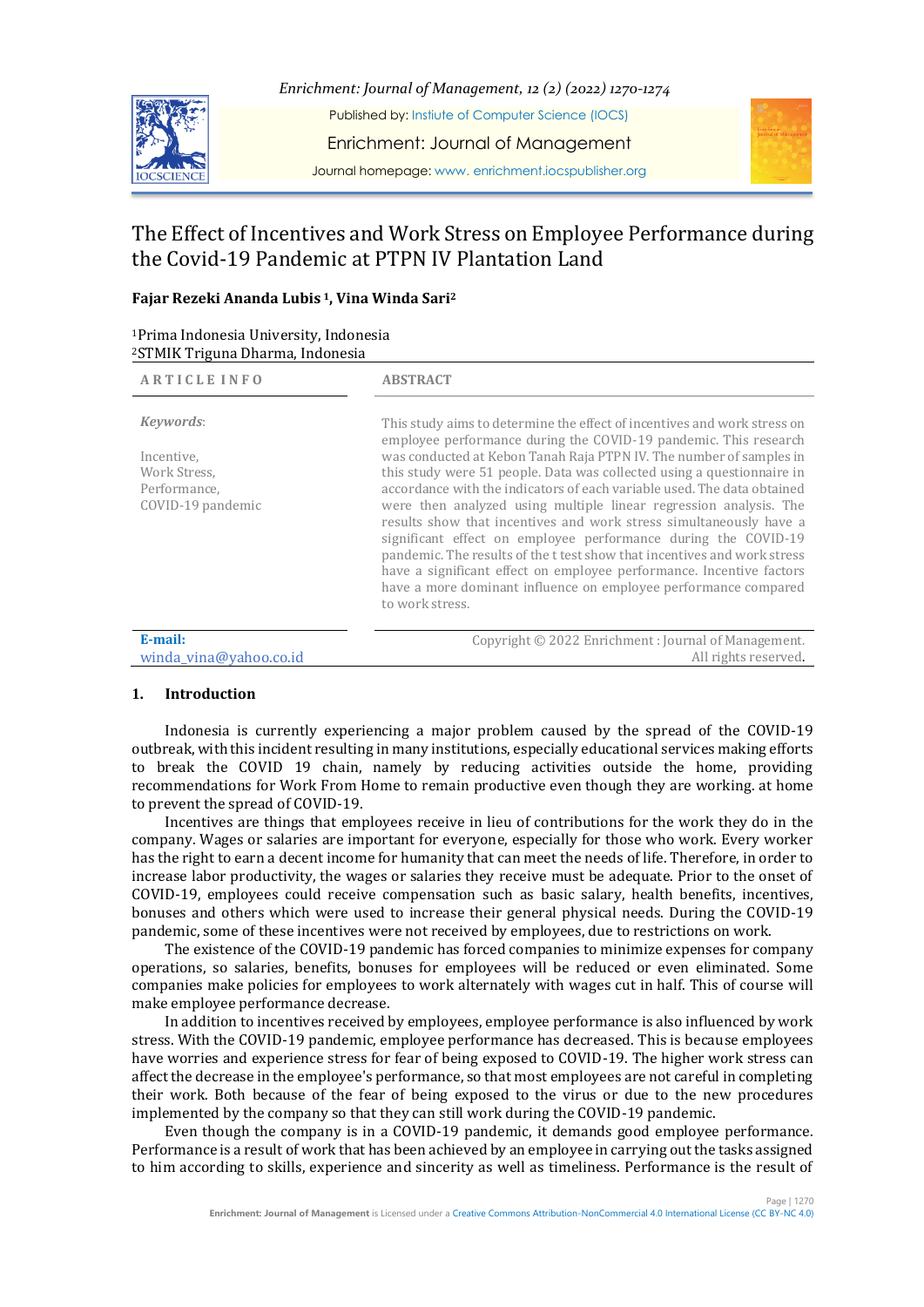work in quality and quantity achieved by an employee in carrying out tasks in accordance with the responsibilities given to him (Mangkunegara, 2017:9).

#### **2. Methods**

This research was conducted at KEBON TANAH RAJA PTPN IV. The population in this study were all employees in KEBON TANAH RAJA PTPN IV as many as 323 people. Determination of the sample using a simple random sampling technique. According to Arikunto (2015:103) that if the population is less than 100 people, it is better to take all so that the research is a population study, then if the object is larger it can be taken between 10-15% or 15-25% or more. The number of employees at KEBON TANAH RAJA PTPN IV is 323 people, so the researchers took a sample of 51 people. Data was collected using a questionnaire in accordance with the indicators of each variable used. The data obtained were then analyzed using multiple linear regression analysis.

#### **3. Results and Discussion**

#### **3.1 Hypothesis test**

#### **a. Multiple Regression Test**

Data analysis in this study used multiple linear regression analysis using SPSS 22 for windows with the following results:

| Table 1                            |  |  |  |  |
|------------------------------------|--|--|--|--|
| Multiple Linear Regression Results |  |  |  |  |
| Coefficients <sup>a</sup>          |  |  |  |  |

|       |                 | Unstandardized Coefficients |            | Standardized<br>Coefficients |          |      |
|-------|-----------------|-----------------------------|------------|------------------------------|----------|------|
| Model |                 |                             | Std. Error | Beta                         |          | Sig. |
|       | (Constant)      | 25.931                      | 4.540      |                              | 5.711    | .000 |
|       | <b>Insentif</b> | .589                        | .145       | .452                         | 4.057    | .000 |
|       | Stres kerja     | $-473$                      | .134       | $-392$                       | $-3.519$ | .001 |

a. Dependent Variable: Kinerja

From the table above, a regression equation for employee performance can be formulated as follows:

Employee Performance = 25,931 + 0,589 Incentive - 0,473 Job Stress

Based on the results of the multiple regression equation shows that:

- 1) The X1 coefficient (incentive) is 0.589 which shows a positive relationship, meaning that if the incentive increases by 1 unit, the employee's performance increases by 0.589 units.
- 2) The X2 coefficient (work stress) is -0.473 which shows a negative relationship, meaning that if work stress decreases by 1 unit, then employee performance increases by 0.473 units.
- 3) Incentives (X1) have a greater influence than the work stress variable (X2). This means that incentives are very decisive in improving employee performance. This is indicated by the standardized beta value of the incentive variable  $(X1)$  > work stress  $(X2)$  > organizational support (X3), which is 0.452 > 0.3392.

# **b. Significance Test (F Test)**

The F test was conducted to test the significance of the effect of incentives, work stress and organizational support simultaneously on employee performance. The results of the F test can be seen in Table 2.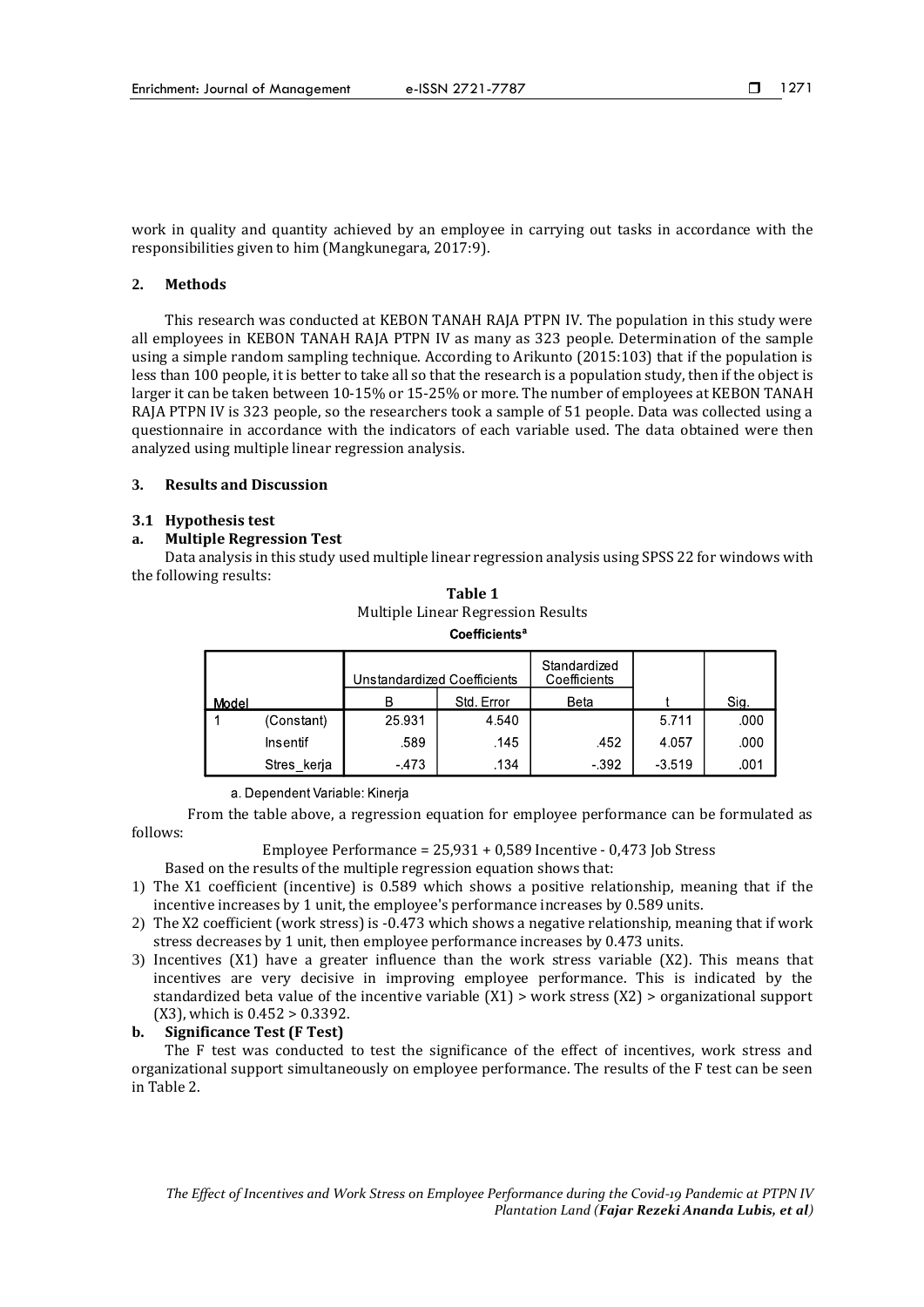|                           | Table 2.   |  |  |  |
|---------------------------|------------|--|--|--|
|                           | F Uji test |  |  |  |
| <b>ANOVA</b> <sup>b</sup> |            |  |  |  |

| Model |            | Sum of<br>Squares | df | Mean Square |        | Sig.              |
|-------|------------|-------------------|----|-------------|--------|-------------------|
|       | Regression | 739.108           | ົ  | 369.554     | 18.160 | .000 <sup>a</sup> |
|       | Residual   | 976.814           | 48 | 20.350      |        |                   |
|       | Total      | 1715.922          | 50 |             |        |                   |

a. Predictors: (Constant), Stres\_kerja, Insentif

b. Dependent Variable: Kinerja

The procedure and criteria for accepting and rejecting the hypothesis are set out as follows:

#### 1) Hypothesis:

 $\mathbb{Z} = 0$ : There is no significant effect between incentives and work stress on employee performance at PT. Nusantara III Plantation Medan.

️ 0 : There is a significant effect between incentives and work stress on employee performance atPT. Nusantara III Plantation Medan.

- 2) Alpha ( $j = 0.05$ ; k (number of variables), db=Nk-1, then based on the F-table, the F-table value of 5% (2:48) is 3.19.
- 3) Criteria for acceptance and rejection of hypotheses If Fcount > Ftable then H0 is rejected or H1 is accepted, whereas if Fcount Ftable, then H0 is accepted or H1 (the proposed hypothesis) is rejected.
- 4) Based on the results of data processing with SPSS 22, it is known that Fcount is 18.160 > Ftable is 3.19; so H0 is rejected or H1 is accepted. This shows that incentives and work stress simultaneously have a significant effect on employee performance, thus the hypothesis is accepted.

# **c. Partial Hypothesis Test (t Test)**

As a basis for accepting or rejecting the hypothesis, a causal relationship was tested using a t-test. Testing the hypothesis of the effect of the independent variable on the dependent variable by comparing the t-count value with the t-table value at a significant level of 0.05 or 5% at the degree of freedom (nk) then obtained t-table = 2.005.

The results of the t-test of the variables of incentives and work stress on employee performance can be seen in Table 3.

**Table 3** t test

| <b>Coefficients<sup>a</sup></b> |  |  |
|---------------------------------|--|--|
|                                 |  |  |

|       |             | Unstandardized Coefficients |            | Standardized<br>Coefficients |          |      |
|-------|-------------|-----------------------------|------------|------------------------------|----------|------|
| Model |             | R                           | Std. Error | Beta                         |          | Sig. |
|       | (Constant)  | 25.931                      | 4.540      |                              | 5.711    | .000 |
|       | Insentif    | .589                        | .145       | .452                         | 4.057    | .000 |
|       | Stres kerja | $-473$                      | .134       | $-392$                       | $-3.519$ | .001 |

#### a. Dependent Variable: Kinerja

From the table above, to determine the effect of the incentive variable on employee performance, it is done by comparing the t-count of 4.057 and t-table of 2.005, which means t-count > t-table, so it can be concluded that the incentive variable has a significant positive effect on employee performance.

To test the effect of the work stress variable on employee performance, it is done by comparing the t-count of 3.519 and t-table of 2.005 which means t-count > t-table, so it can be concluded that the work stress variable has a negative and significant effect on employee performance.

Based on this, it can be concluded that partially incentives and work stress have a significant influence on the performance of the employees of the Office of the Director of PT. Perkebunan Nusantara III, thus the hypothesis is accepted.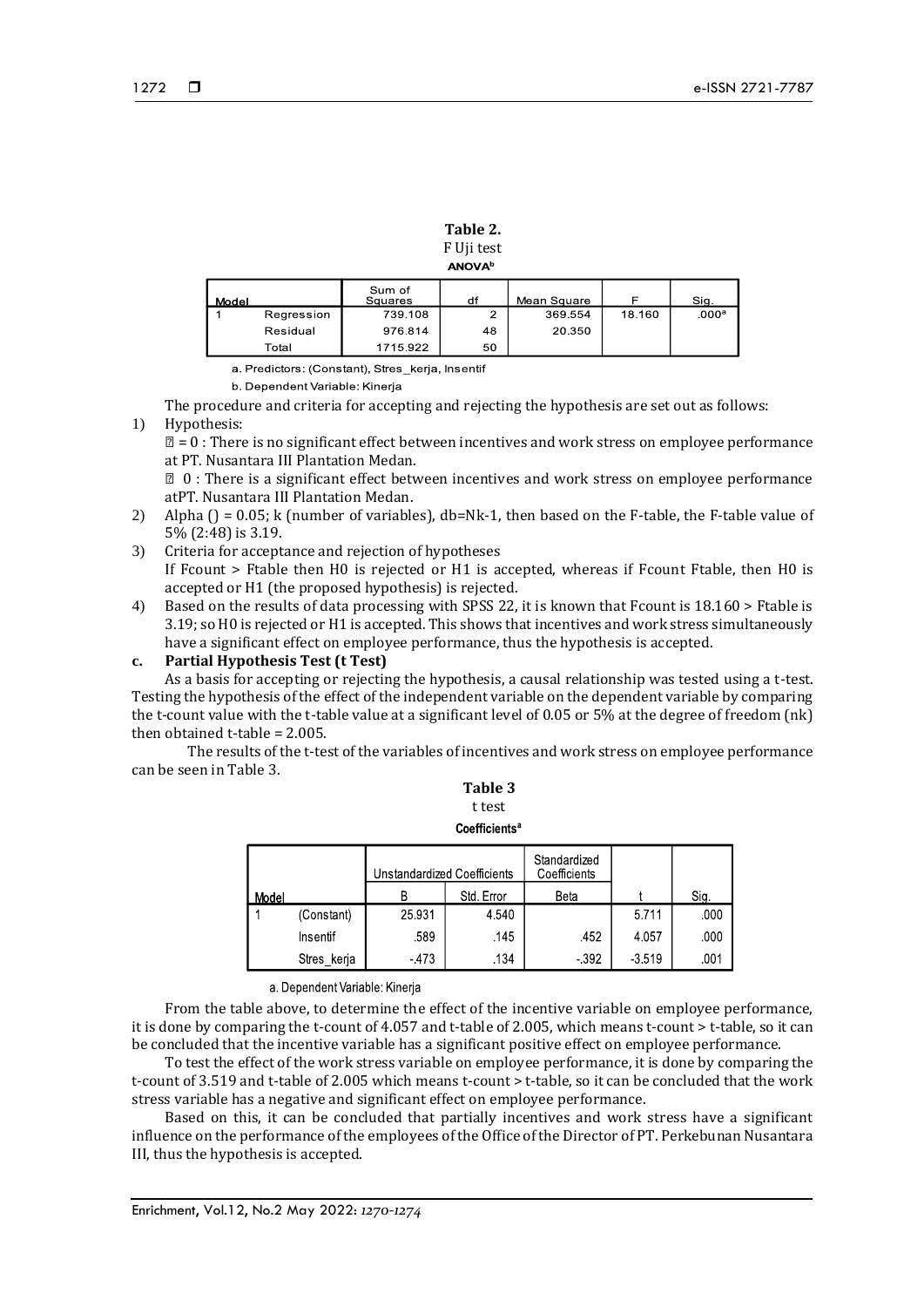#### **d. Coefficient of Determination (R²)**

The value used to see the coefficient of determination in this study is in the adjusted R square column. This is because the adjusted R square value is not susceptible to the addition of independent variables. The value of the coefficient of determination can be seen in Table 4.

# **Table 4** Coefficient of Determination Value

# **Model Summary**

| Model |       | R Square | Adjusted R<br>Sauare | Std. Error of<br>the Estimate |
|-------|-------|----------|----------------------|-------------------------------|
|       | .656ª | 431      | 407                  | 4.51113                       |

a. Predictors: (Constant), Stres\_kerja, Insentif

From Table 4 it can be seen that the value of R square is 0.431 or 43.10%, namely the percentage of the effect of incentives (X1) and work stress (X2) on employee performance (Y) is 43.10%. While the remaining 56.90% is influenced by other variables outside the research model.

#### **3.2 Discussion**

#### **a. Influence of Incentives on Employee Performance during the COVID-19 Pandemic**

The results of statistical tests show that incentives have a positive and significant effect on employee performance. With the COVID-19 crisis, many workers in various companies have experienced layoffs. Meanwhile, for companies that are classified as large, to reduce losses that are quite large, the company applies incentive cuts to employees. This will have an impact on the income of each employee every month which will certainly affect their performance.

The decreasing income of each employee due to financial tightening by the company makes employees try to find other sources of income, namely incentives provided by the company. This will have an impact on increasing employee willingness to work so they can get incentives that will increase employee income that can be used for daily expansion during the COVID-19 Pandemic. According to Wibowo (2014), incentives are one of the most important factors in encouraging employees to work better and more efficiently in supporting their performance. By providing incentives to employees, it is expected to be able to make employees continue to gradually work in the company. Incentives are wages other than salaries based on the work of employees, so that to get greater incentives, employees will work better to achieve the targets set by the company. Providing incentives will increase motivation for employees to work harder.

#### **b. The Effect of Work Stress on Employee Performance during the COVID-19 Pandemic**

Statistical test results show that work stress has a negative and significant effect on employee performance. During the COVID-19 pandemic, employees are required to continue working even from home. This is because the company's activities must continue to run, so that the company's activities must continue to run even though it is done online. Not a few employees are surprised by this new habit, it can even cause stress and physical fatigue for employees considering that work from home activities are new things that must be done by employees without any prior preparation. Then employees must offer solutions to leaders or customers in doing their jobs.

The current situation, such as the COVID-19 pandemic, will certainly cause stress symptoms that affect the condition of employees. This condition can affect a person's physical, psychological, and behavioral conditions in doing his job where there will be a decrease in performance if the stress is too excessive. In this case, employees must exercise self-control so that the stress that occurs does not endanger themselves and their work. The solution that must be given by the company in eliminating work stress that occurs due to the COVID-19 pandemic is to provide guarantees to employees that work is safe and minimizes exposure to COVID-19 by vaccinating and implementing good health protocols.

#### **4. Conclusion**

a. The results showed that incentives significant effect on employee performance during the COVID-19 pandemic, amounting to 58.9%

*The Effect of Incentives and Work Stress on Employee Performance during the Covid-19 Pandemic at PTPN IV Plantation Land (Fajar Rezeki Ananda Lubis, et al)*